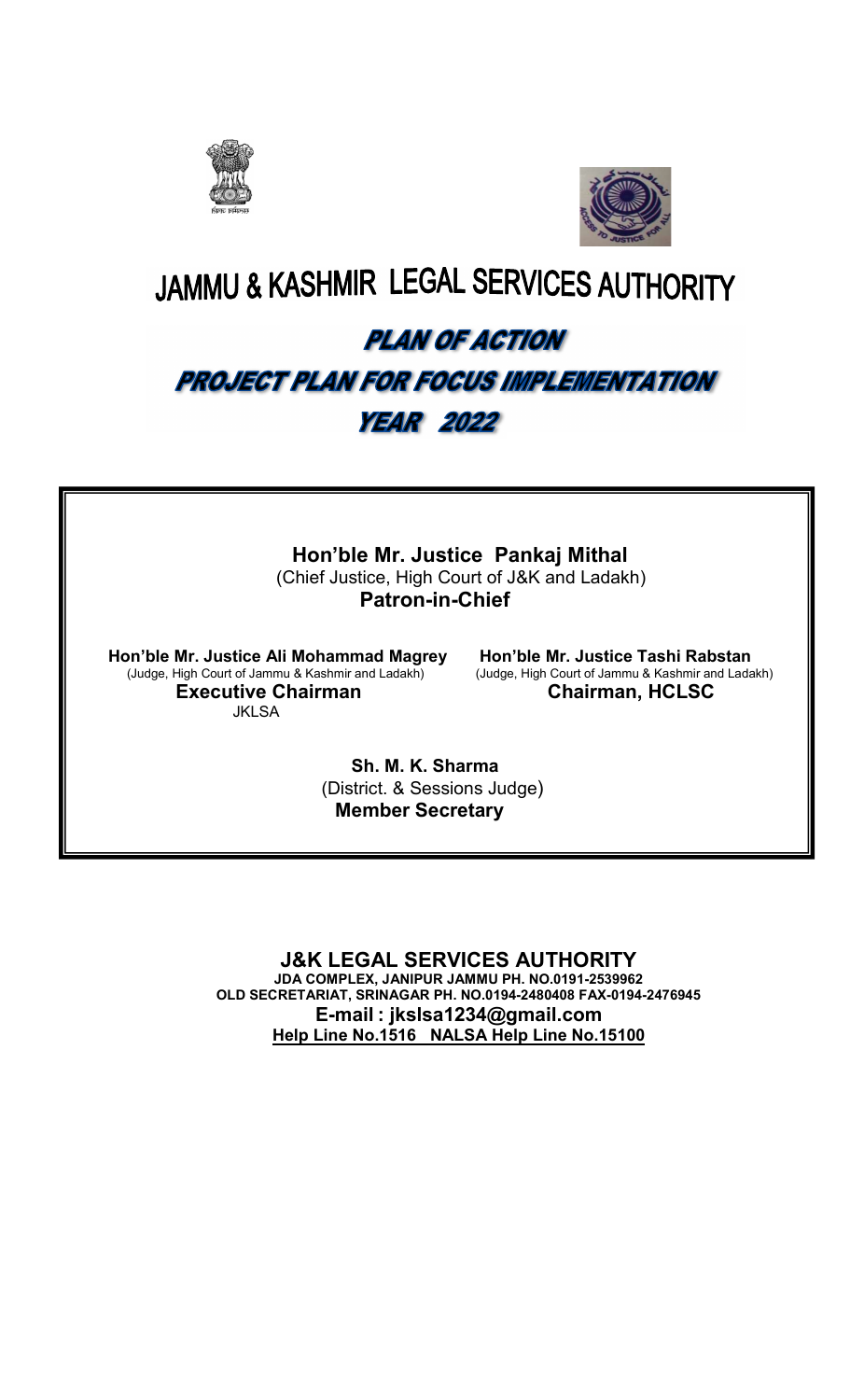### J&K LEGAL SERVICES AUTHORITY PLAN OF ACTION FOR THE YEAR 2022

### INTRODUCTION;

 The experience has been that the National Plan of Action has helped not only to streamline the activities of the Legal Services Institutions but also to step-up their activities. Though much remains to be done, but one thing cannot be denied that, the legal Services activities have expanded manifold and has most certainly shifted from the conventional legal aid in the Courts, to assistance to access to justice, meaning more than mere access to courts or even to dispute resolution.

 All this has happened on account of the NALSA's various Schemes, including Legal Services to Disaster Victims through Legal Services Authorities, Scheme of Para-Legal Volunteers (PLVs) and the NALSA's (Legal Aid Clinics) Scheme, 2010. Setting up of legal literacy clubs in Schools and Colleges have helped in not only encouraging the students to inculcate legal and constitutional temper but also contributed to society by bringing to the notice of the authorities concerned, of any violation of legal rights or avoidance of duties.

 With the setting up of ADR centres there is need a to strengthen the ADR mechanism and streamline activities in the ADR centres. However, people approaching the courts for redressal of their rights is a healthy trend and must be encouraged. Therefore, the legal assistance rendered in the Courts must be upgraded in terms of quality.

In order to spread the awareness and facilitate the eligible beneficiaries in availing free legal services, the Jammu and Kashmir Legal Services Authority in collaboration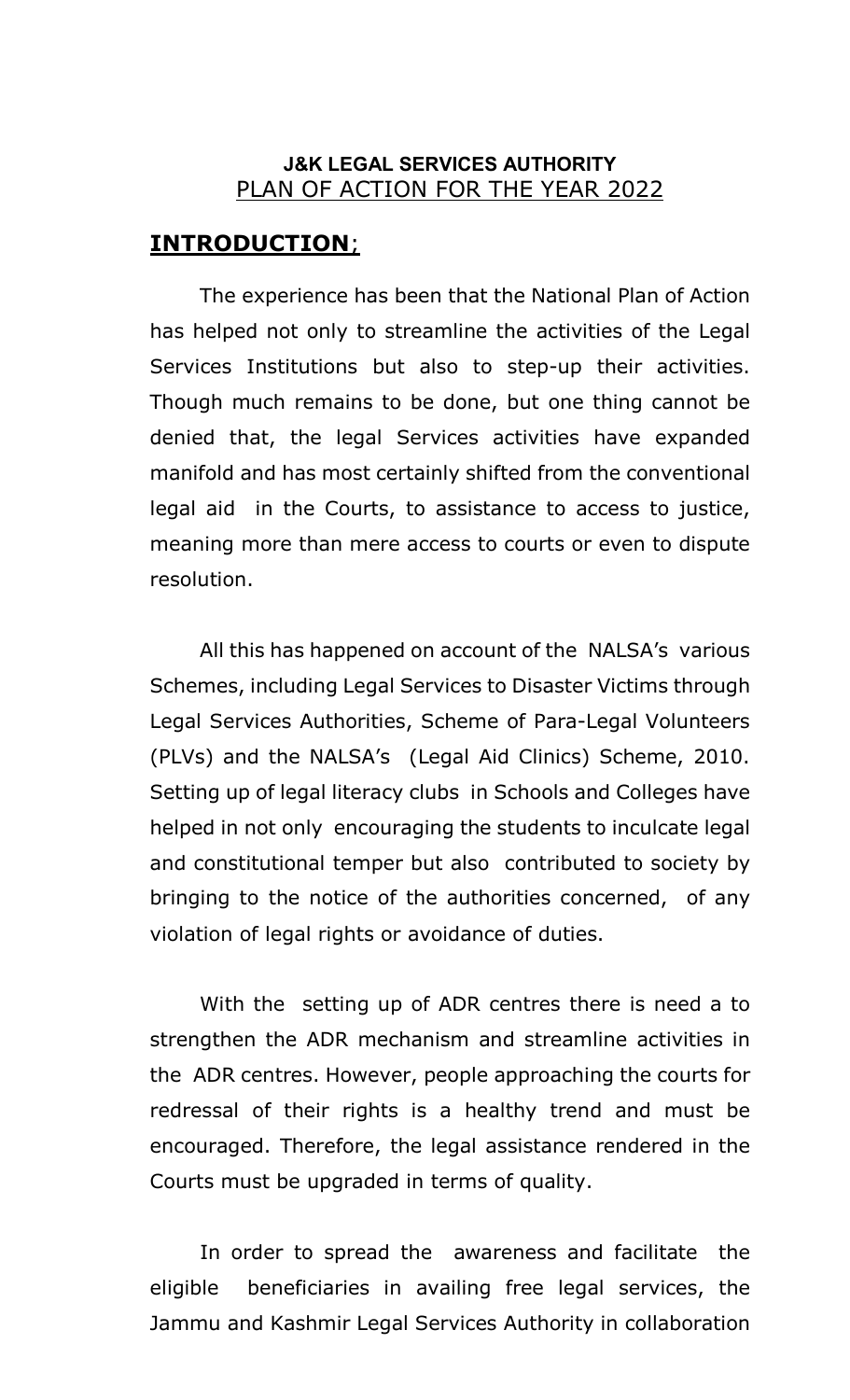with the Department of Posts is intending to increase the outreach of legal services to the eligible categories specially the villagers and underprivileged residing in rural and far flung areas of the U.T of J&K. The people approaching the post offices shall not only be made aware of their rights and entitlements but also, the personal present at these offices shall facilitate access to justice to the eligible persons with the help of available technological tools.

 On action taken reports of the calendar of activities, it appears that the J&K Legal Services Authority needs to gear up a little more in the implementation of the NALSAs Schemes and Regulations in the year 2022. In this background, the J&K Legal Services Authority Plans to work on the following Schemes during the financial year 2022.

| S. No.         | <b>Name of the Schemes</b>                                                                                |
|----------------|-----------------------------------------------------------------------------------------------------------|
| 1              | A scheme for Legal Services to Disaster Victims through Legal<br><b>Services Authorities.</b>             |
| $\overline{2}$ | NALSA (Victims of Trafficking and Commercial Sexual<br><b>Exploitation) Scheme, 2015</b>                  |
| 3              | NALSA (Legal Services to the Workers in the Unorganised<br>Sector) Scheme, 2015                           |
| $\overline{4}$ | NALSA (Child Friendly Legal Services to Children and their<br><b>Protection) Scheme, 2015</b>             |
| 5              | <b>NALSA</b> (Effective Implementation of Poverty Alleviation)<br><b>Scheme, 2015</b>                     |
| 6              | NALSA (Legal Services to the Victims of Drug Abuse and<br><b>Eradication of Drug Menace) Scheme, 2015</b> |
| $\overline{7}$ | <b>NALSA (Legal Services to Senior Citizens) Scheme, 2016</b>                                             |
| 8              | <b>NALSA (Legal Services to Victims of Acid Attacks) Scheme,</b><br>2016                                  |
| 9              | NALSA Para - Legal Volunteers Scheme through enhanced<br>training, mentoring and monitoring.              |
| 10             | <b>Encourage ADR methods of Lok Adalat, Mediation, Conciliation</b><br>and Plea-bargaining.               |
| 11             | <b>J&amp;K Victim Compensation Scheme, 2019</b>                                                           |

1. A scheme for Legal Services to Disaster Victims through Legal Services Authorities.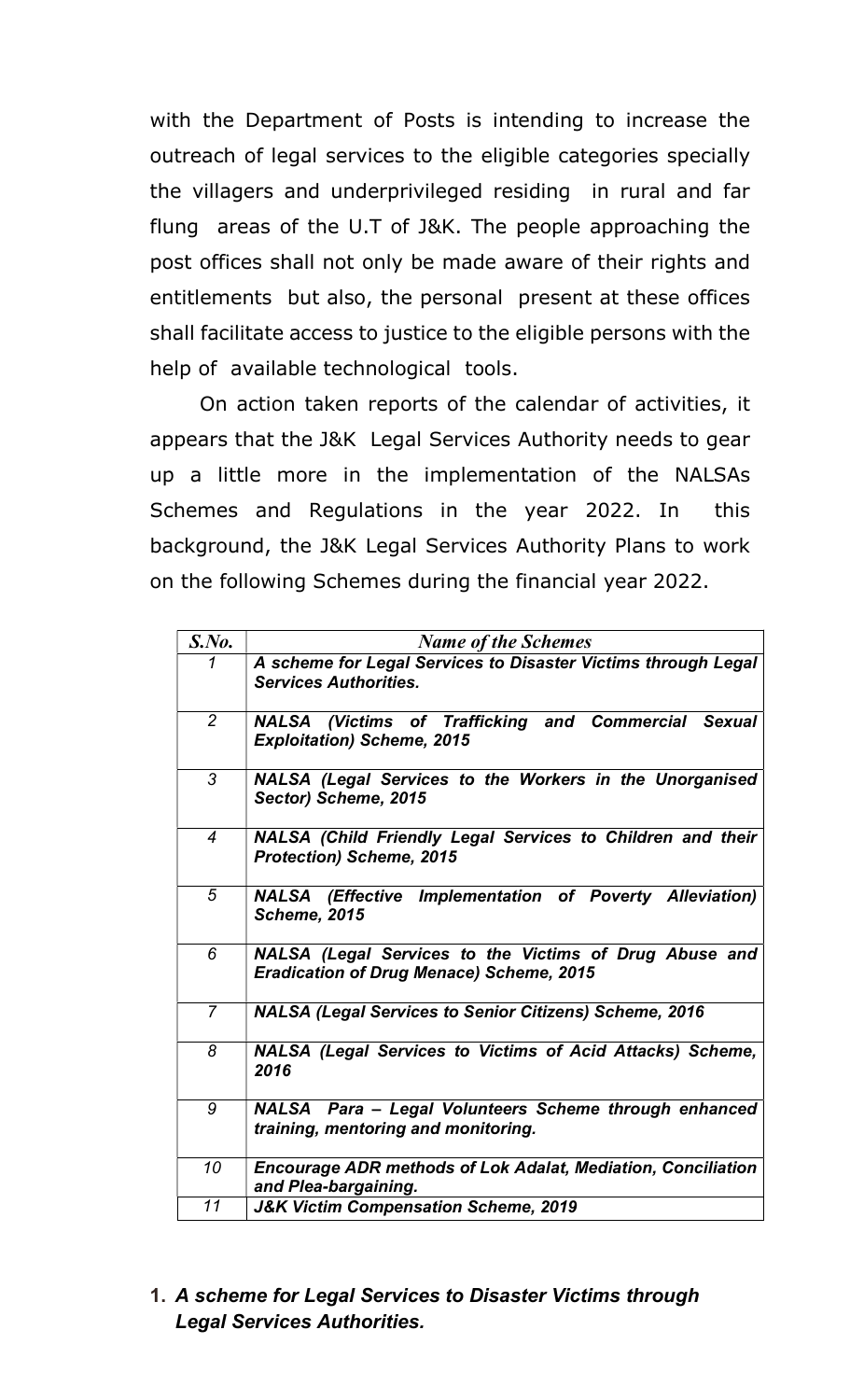National Legal Services Authority has framed a comprehensive Scheme for providing legal services to the victims of disasters through the District Legal Services Authorities. The Scheme provides for strategic intervention by the Legal Services Authorities for ensuring immediate help to the victims, co-ordinating the activities with different government departments and NGO's for bringing relief measures, enabling the victims to get the benefits of the different beneficial measures and amounts of solatium announced by the Government, restoration of lost records like title deeds, identity cards, Certificates, passport etc., and for providing assistance to the victims in restoring their lost livelihood. The Legal Services Authorities are expected to establish core groups in all districts under the control of the District Legal Services Authorities to spring into action in the event of disasters-whether manmade or natural much before the disasters strike.

### 2. Implementation of (Victims of Trafficking and Commercial Sexual Exploitation) Scheme, 2015.

Victims of trafficking for Commercial Sexual exploitation face a great deal of trauma not just following such trafficking but also after their rescue. They need to be protected against the traffickers who would want them to come back or not pursue their case. There are also livelihood issues and if a viable alternative is not given, chances of being re-trafficked are high. The J&K Legal Services Authority intends to take following steps for implementation of the Scheme in the U.T of J&K.

- a) Provide legal assistance to the victims of trafficking and sexual exploitation at the time of rescue and thereafter during trial.
- b) Facilitate the accessing of the District Legal Services Authorities for award of Victim Compensation.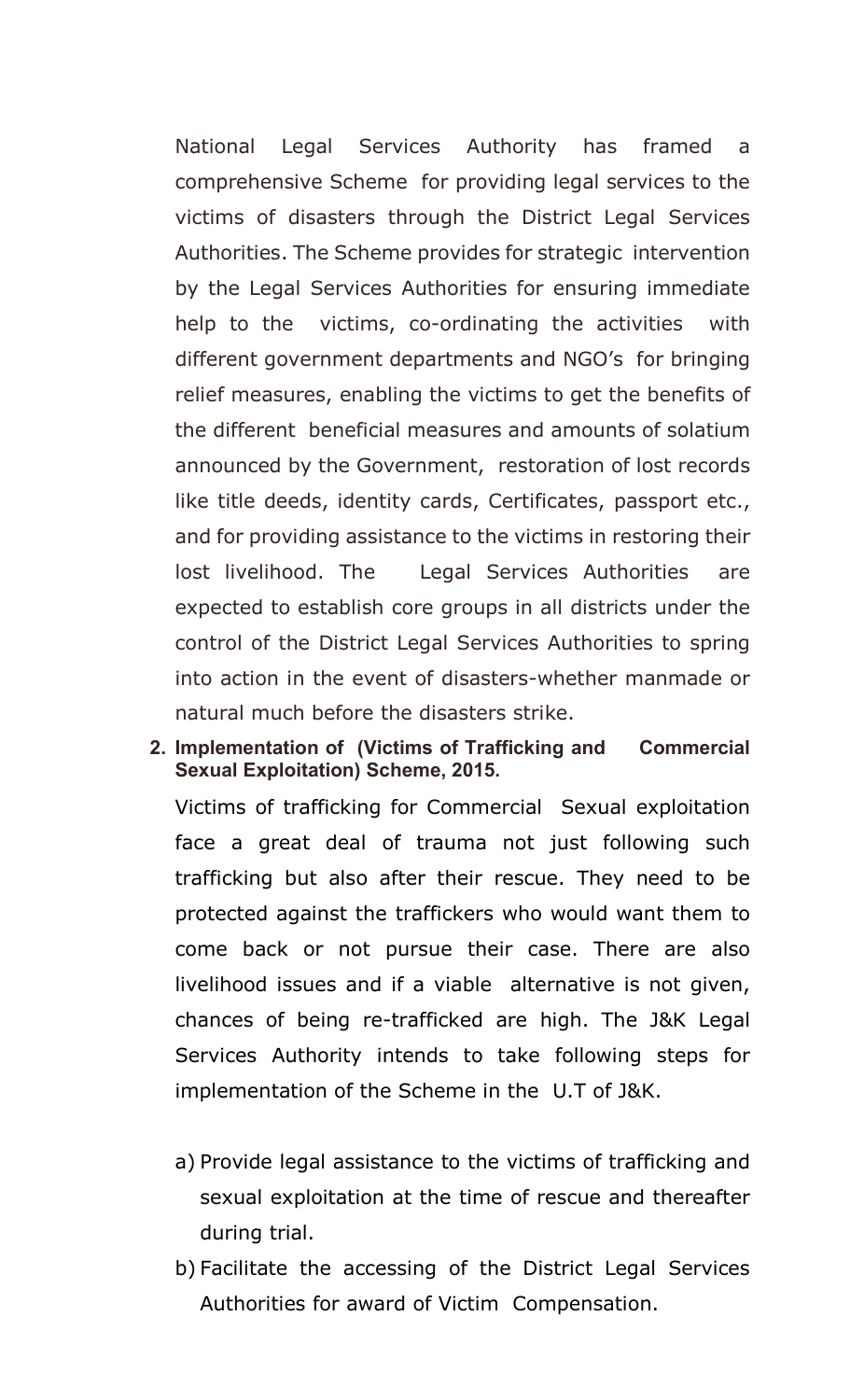- c) To monitor and act as social auditors of the existing facilities available for rehabilitation of rescued victims of Sexual exploitation and trafficking.
- d) To organize awareness camps in the Community through the panel lawyers and para-legal volunteers about the issues of trafficking particularly in vulnerable areas and among vulnerable groups.
- e) To ensure that the DLSAs can act as converging nodes so that the government Schemes meant for the marginalized actually reach them and such access to the government support does have a positive impact in preventing trafficking and falling prey to traffickers.

### 3. Strengthening of the J&K Legal Services Authority (Legal Services to the Workers in the Unorganised Sector) Scheme, 2015

The distinguishing feature of the unorganized sector is non-applicability of most of the labour laws and other regulations providing for decent working conditions job security and social security to the workers. The unorganized workers lack collective bargaining power and are therefore susceptible to excessive exploitation. They work under poor working conditions and receive far lower wages/ remuneration as compared to the organized sector.

 Majority of unorganized workers are employed in agriculture. Other major categories include construction workers in small enterprises, workers employed through contractors even in large enterprises, artisans/ Craftsmen, home based workers, workers depending upon forest produce, fisheries, self-employed workers like rickshaw pullers, auto drivers, Coolies etc. The legislations provide for social securities for old-age, health care and assistance in the event of death,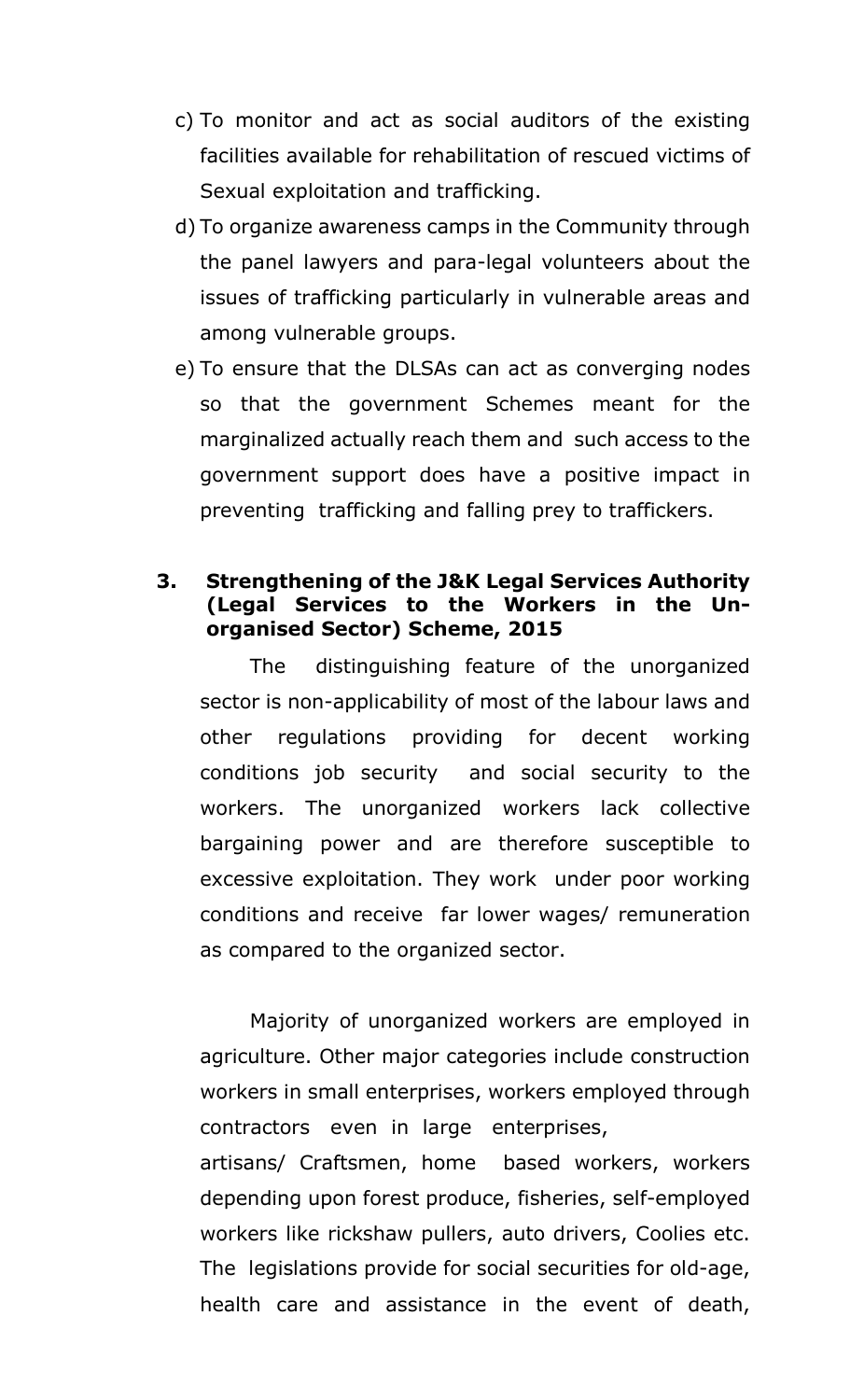marriage and accidents etc. The combined effect of the above factors is that many of them are generally forced to lead an undignified and servile life.

The J&K Legal Services Authority proposes that the District Legal Services Authorities may take steps for conducting surveys for identifying unorganized workers, Services of law Students and Para-legal Volunteers also can be availed of for conducting such Survey. The survey should indicate whether the workers belonging to each category have made efforts to avail of the benefits of the Scheme / programme of the Government. Every effort shall be made to ensure that all deserving unorganized workers are brought to avail of the benefits. The Legal Services Authority intends to organize awareness camps in collaboration with the Labour Department of State Government at District / Tehsil level about different welfare schemes that are in vogue for un-organized workers in the U.T of J&K so as to reap the benefits of the schemes.

### 4. Implementation of Child Friendly Legal Services to Children and their Protection Scheme, 2015.

The Children are amongst the most vulnerable sections in any society. They represent almost one third of the worlds population and unless they are provided with proper amenities, the opportunity of making them grow into responsible citizens of tomorrow will slip out of the hands of the present generation. It is our obligation to the young generation to open up all opportunities including the legal services for every child to unfold his/her personality and rise to full stature Physical, mental, moral and spiritual. The J&K LSA intends to organize awareness camps at District/ Tehsil level about rights and privileges of children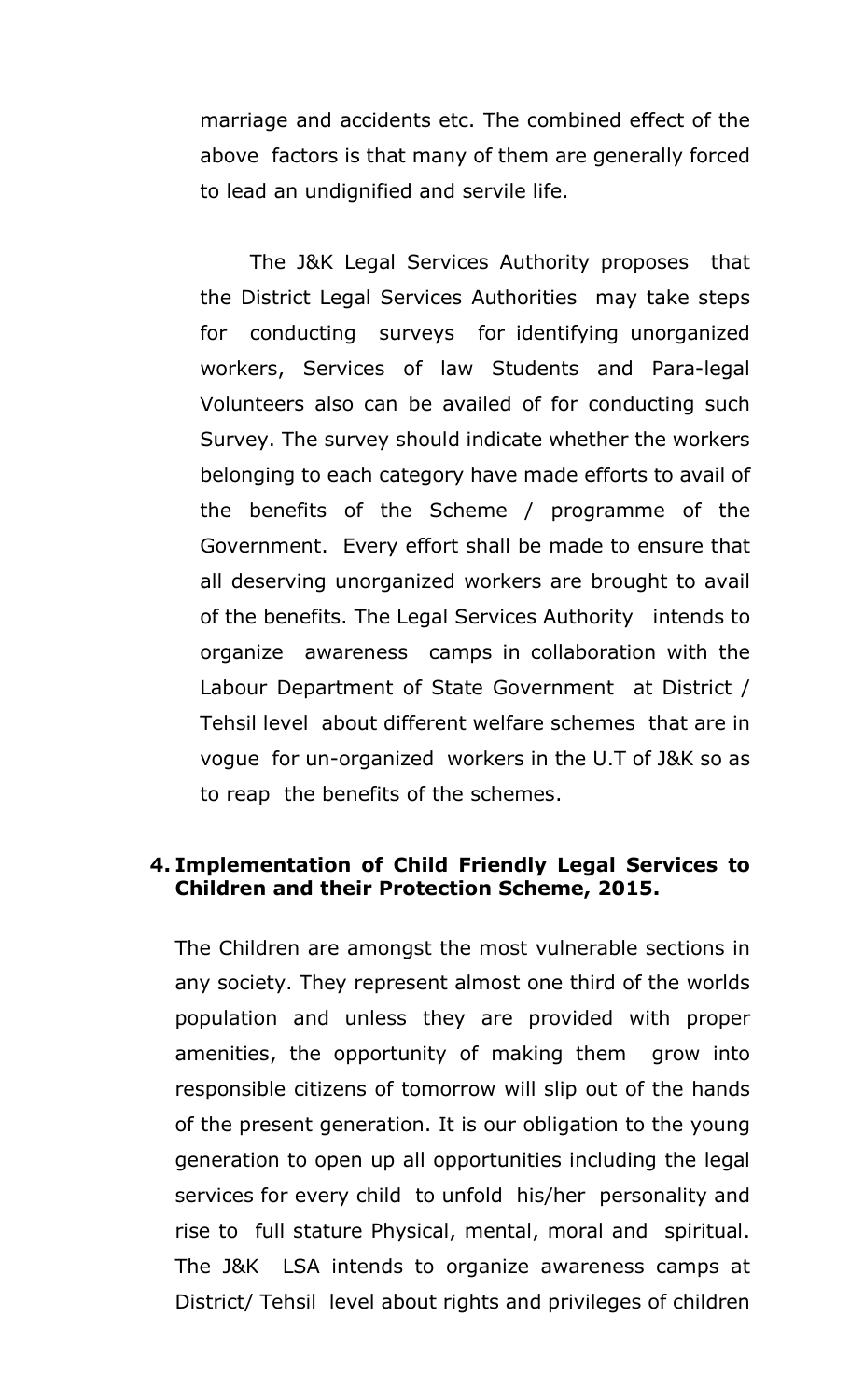and to inculcate values in children so that they become good citizens in future.

### 5. Implementation of Effective Implementation of Poverty Alleviation Schemes) Scheme, 2015.

The Legal Services Authorities Act, underscores that the legal services authorities are concerned with the weaker sections of the society and imposes a duty on them to ensure that opportunities for securing justice are not denied to any citizen by reason of economic or other disabilities.

 Very often intended beneficiaries of poverty alleviation and social security measures are unable to access the benefits due to severe lack of capabilities, social structures, economic marginalization, social values, cultural norms, discrimanation etc. In this context, the role of legal service authorities must be proactive one where measures designed to alleviate poverty must be brought to the attention of the intended beneficiries. J&K LSA intends to hold awareness camps about Poverty Alleviation Schemes at District & Tehsil Level for marginalized, poor and down trodden people.

### 6. Implementation (Legal Services to the Victim of Drug Abuse and Eradication of Drug Menace)Scheme 2015

 It is an open secret that drugs have spread their dreaded tentacles to innocent children, adolescent, youth and women. The horrible dimension which this menace has accquired can be gauged from the average age of initiation of drugs which is as low as nine-ten years. The Legal Services Institutions have a significant role for reduction play in supply and demand of drugs, de-addition and rehabilitation .J&K LSA intends to hold awareness camps at District and Tehsil level in collaboration with Education, Social welfare, Health Department and Police about the ill effects of drug abuse and how to eradicate drug menace in the U.T of J&K.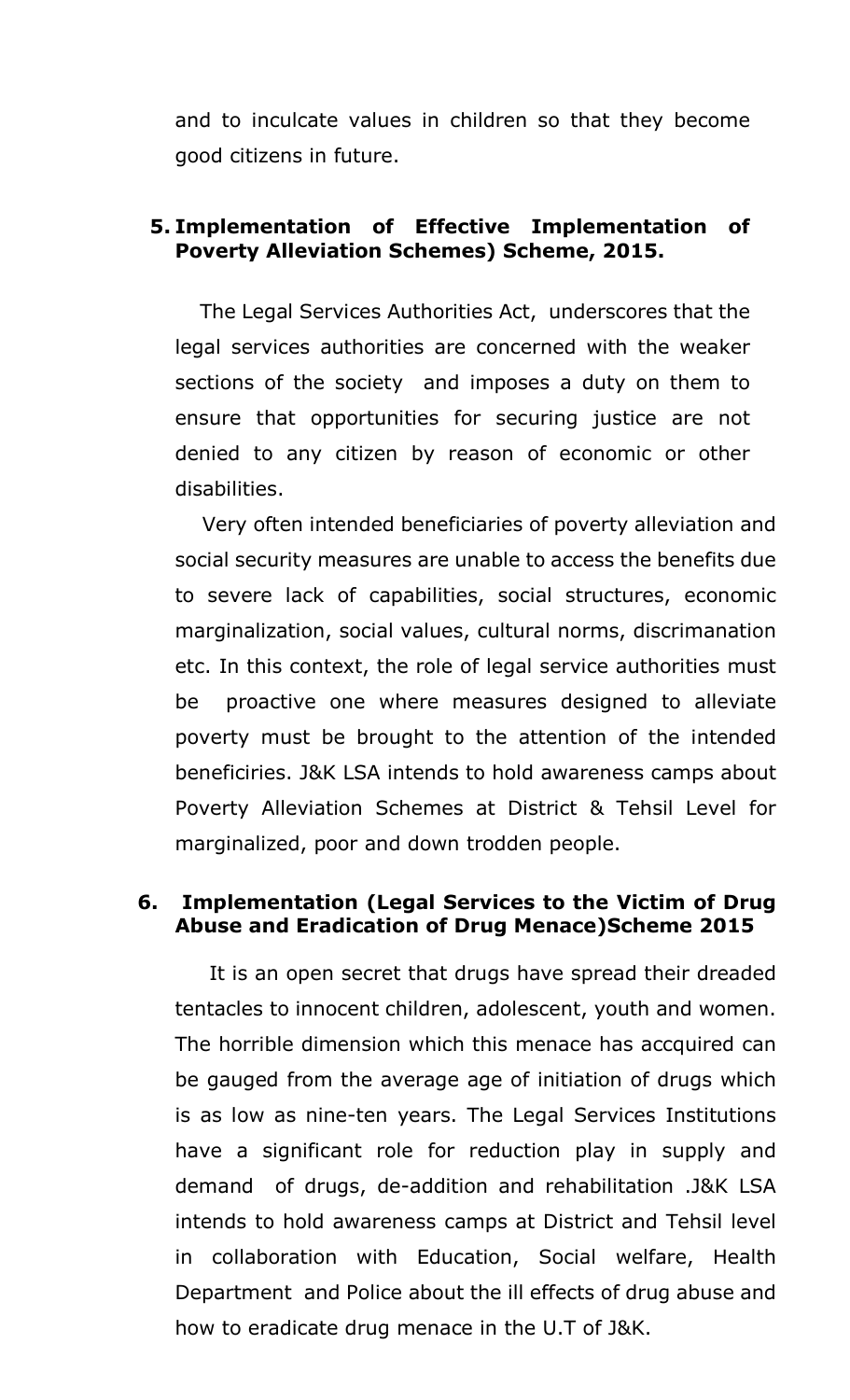### 7.NALSA (Legal Services to Senior Citizens) Scheme, 2016.

 A Person of the age of 60 years or above is regarded as Senior Citizen. Despite the existence of various legal provisions and schemes for Senior Citizens, the benefits of the schemes have reached to very few Senior Citizens. Often the senior citizens are unaware of their entitlements and or they are in too destitute a condition to be able to access the said benefits.They are not only deprived of their properties but also subjected to all forms of abuse ripping them of their dignity as well. For the widows, who are senior citizens or for the retired senior citizens, it often becomes a herculean task to get their pension and other benefits. The laws and the schemes lay down the entitlements of the senior citizens and if the senior citizens have any difficulty in availing their entitlements under the laws and the schemes, it is felt by NALSA that Legal Services Institutions have a significant role to play in ensuring access to the benefits of the schemes and the legal provisions to the Senior Citizens.

### 8. NALSA (Legal Services to Victims of Acid Attacks) Scheme,2016.

 The Preamble of the Legal Services Authorities Act, emphasized that the Legal Services Authorities are concerned with the weaker sections of the society and imposes a duty on them to ensure that opportunities for securing justice are not denied to any citizen by reason of economic or other disabilities. The main objectives of the Scheme are as follow:

i. To strengthen legal aid and representation at the national, State, District and Tehsil levels for victims of acid attacks in availing the benefits of the various legal provisions and schemes for compensation which exist;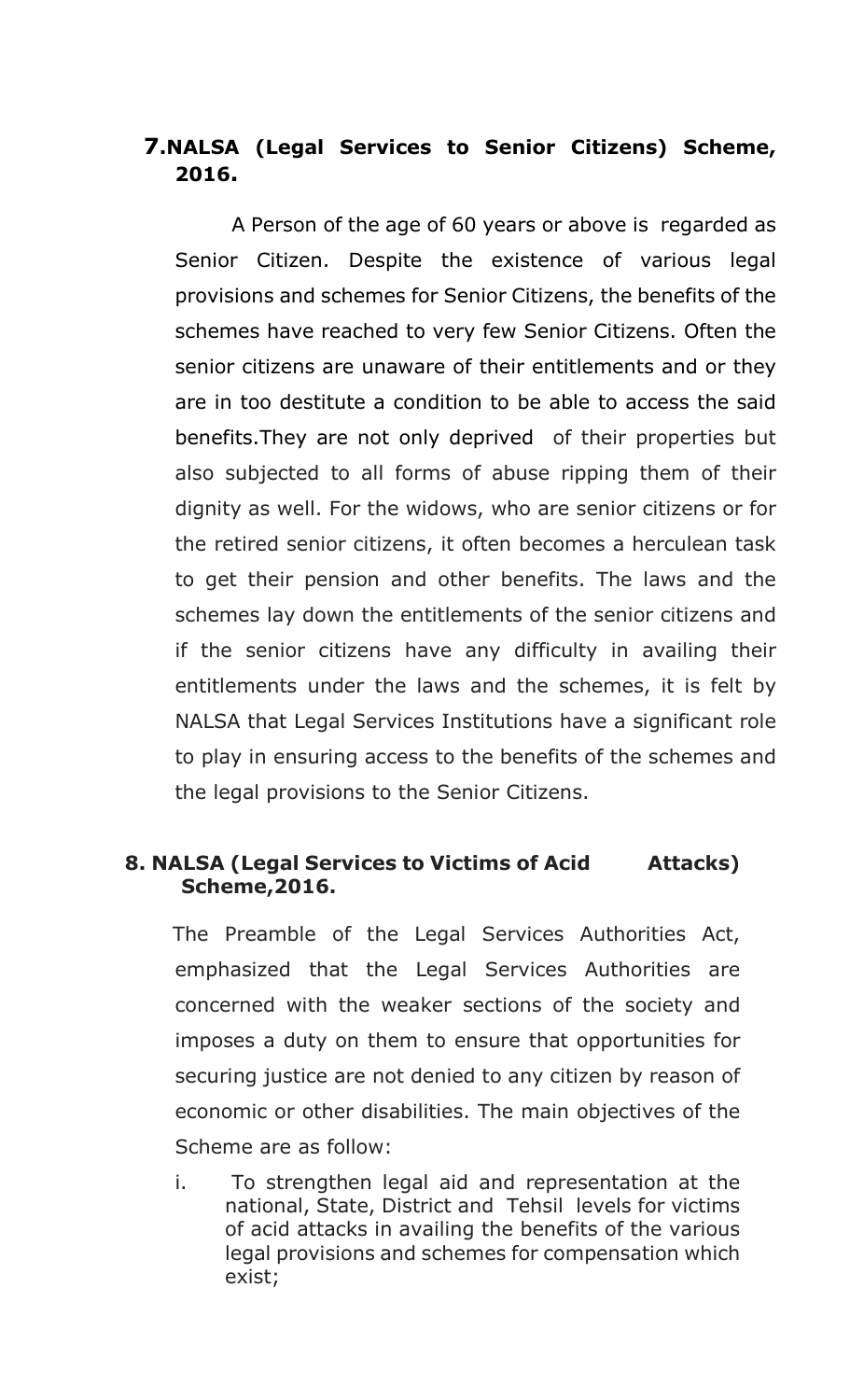- ii. To enable the victims of acid attacks to get access to medical facilities and rehabilitative services;
- iii. To create and spread awareness about the entitlements of the victims of acid attacks through the District Legal Services Authorities. Tehsil Legal Services Committees, Panel Lawyers, Para Legal Volunteers and Legal Services Clinics;
- iv. To enhance capacities at all levels of panel lawyers, Para legal volunteers, volunteers in legal services clinics, Government officers tasked with the implementation of the various schemes, service providers, Police personnel and NGOs by organizing training, orientation and sensitization programmes; and
- v. The ultimate objective of the scheme is to ensure that the victims of acid attacks are appropriately rehabilitated in the society and live a life of dignity.

### 9. Strengthening of the Para-Legal Volunteers Scheme through enhanced training, mentoring and monitoring.

 In the past years, a number of Para-Legal Volunteers (PLVs) have been trained. However, fresh trainings will need to be imparted to make the PLVs more effective in their work. Strict monitoring of their activities is the need of the hour. At the same time mentoring and hand-holding would be necessary, if the PLVs have to establish themselves within the community as sources of help and solace to the community. The J&K LSA intends to organize training programmes for PLVs at District headquarters to sanitize the PLVs about their role in spreading legal awareness in the U.T of J&K about the marginalized groups.

### 10. Encourage ADR methods of Lok Adalat, Mediation, Conciliation and Plea-bargaining.

 There must be an emphasis on spreading awareness in the community about the various ADR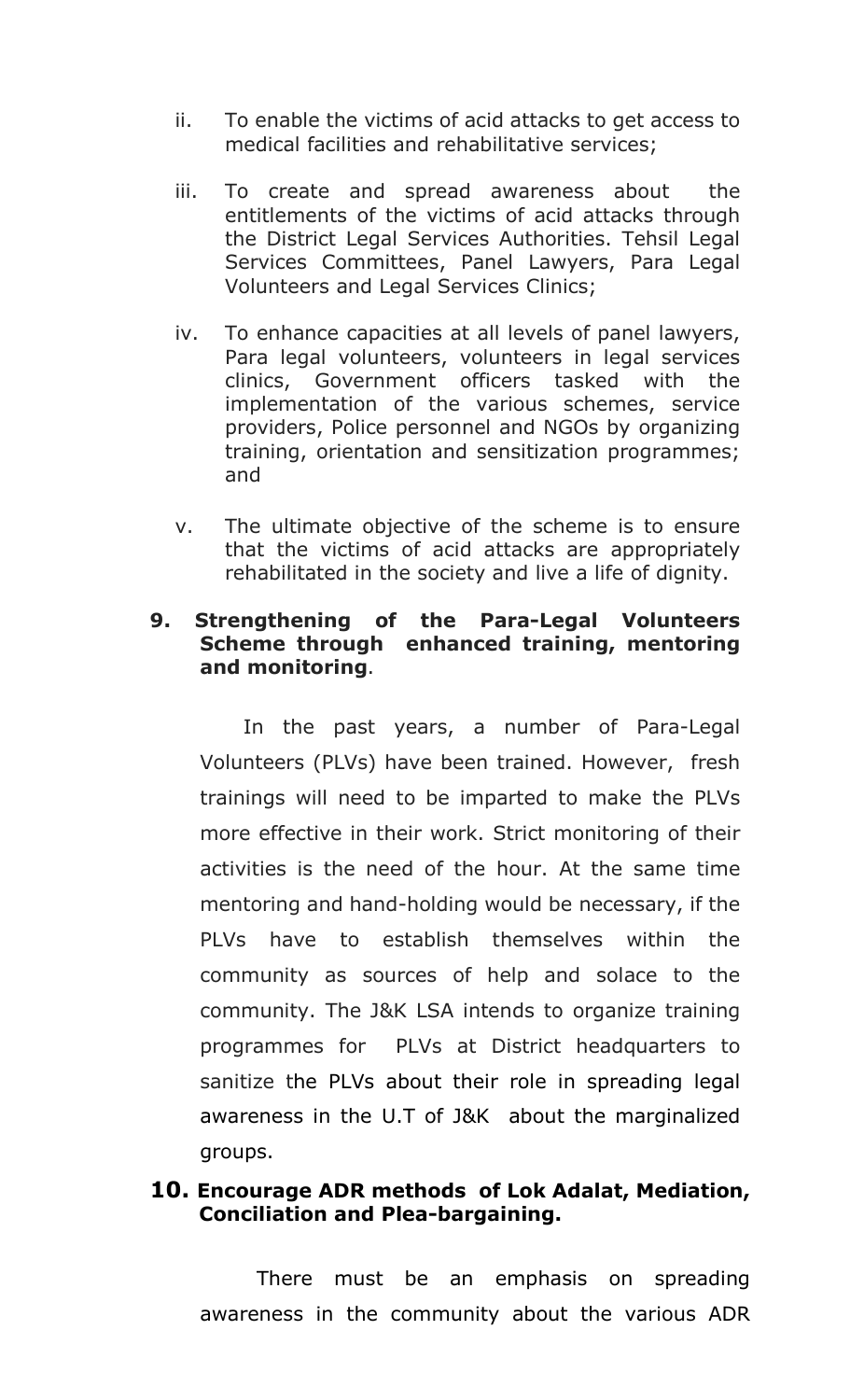methods and the benefits of non-adjudicatory methods of dispute resolution. Lok Adalats , Mediation, Conciliation and Plea-bargaining must be made familiar to the community at large. Thus, not only civil matters but also compoundable and non-compoundable criminal cases which are part of matrimonial disputes could be disposed off and to that extent the burden with the courts could be reduced. People should be encouraged to adopt the ADR methods before coming to the court even at the pre-litigation stage, by reference to the Lok Adalat or Mediation or Conciliation. In this regard J&K LSA intends to organize awareness camps to encourage people to resort to reconciliatory methods of adjudication.

### 11. J&K Victim Compensation Scheme, 2019

The victim compensation scheme launched by the Government of Jammu and Kashmir for providing compensation to the victims or their dependents who has suffered loss or injury as the result of the offence committed and who require rehabilitation. As per the scheme, the J&K Legal Services Authority shall sanction the compensation after recommendation is made by the Court for compensation or the application made to the concerned District Legal Services Authority, the concerned authority in deserving cases may initiate preliminary verification of facts for the purpose of grant of compensation to the victim taking into consideration the factors related to the loss or injury suffered by the victim. J&K LSA intends to hold awareness camps at District and Tehsil level to aware the general public about the existence of the scheme so that all the deserving victims are compensated.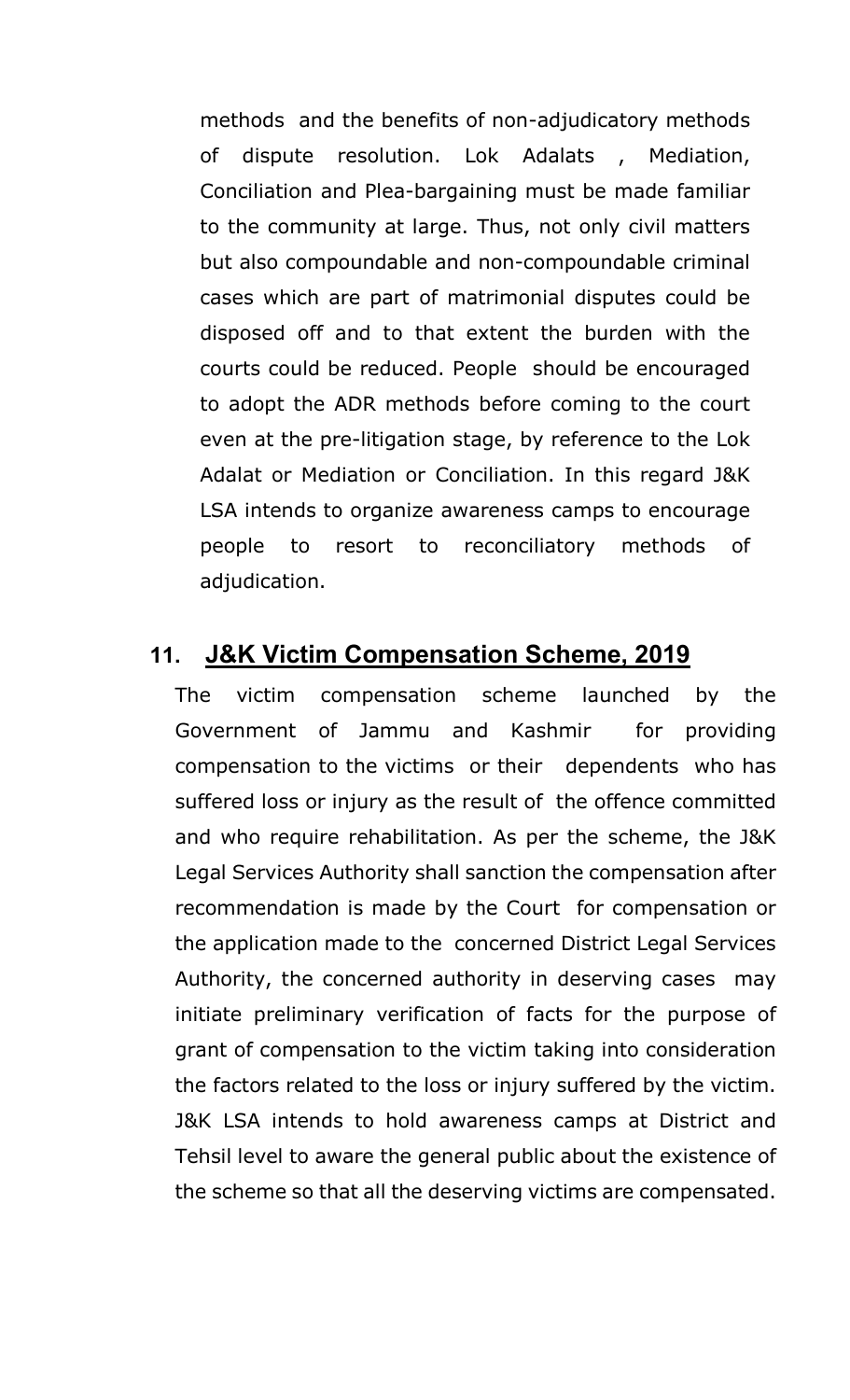# Way Forward

J&K Legal Service Authority in view of the current challenging times due to the ongoing pandemic, took up the initiative of establishing Vidhik Sewa Kendras in both the wings of the High Court as well as in all the District Headquarters for encouraging filing through e-mode. J&K Legal Service Authority intends to establish the Vidhik Sewa Kendras in the remaining districts and also aware the general public about this facility.

In addition to this, the J&K Legal Service Authority is facilitating legal aid by the functionaries of Legal Service Institutions in collaboration with department of posts. This facility would not only make the people living in far-flung areas aware about their right to free legal services but would also help in filing application for legal assistance through NALSA app. as well as through ordinary mode of filing application, from the nearest post office. For this J&K LSA has already affixed display boards in all the post offices of U.T of J&K.

Sd/-

 Member Secretary J&K Legal Services Authority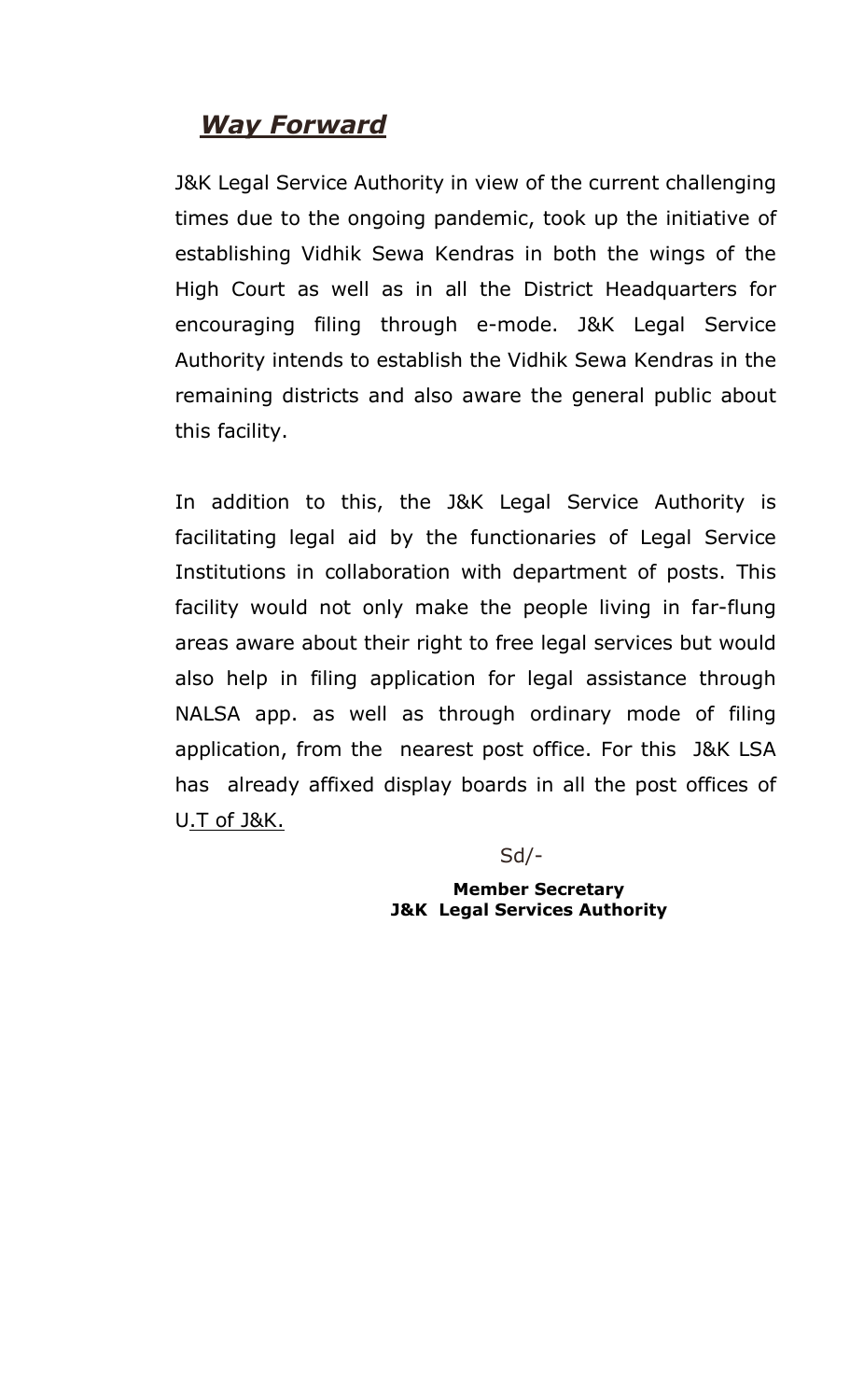# **J&K LEGAL SERVICES AUTHORITY**



## CALENDAR OF ACTIVITIES FOR THE YEAR 2022

J&K LEGAL SERVICES AUTHORITY JDA shopping COMPLEX, JANIPUR JAMMU PH. NO.0191-2539962 OLD SECRETARIAT, SRINAGAR PH. NO.0194-2480408 FAX-0194-2476945 E-mail : jkslsa1234@gmail.com

Help Line No.1516 NALSA Help Line No.15100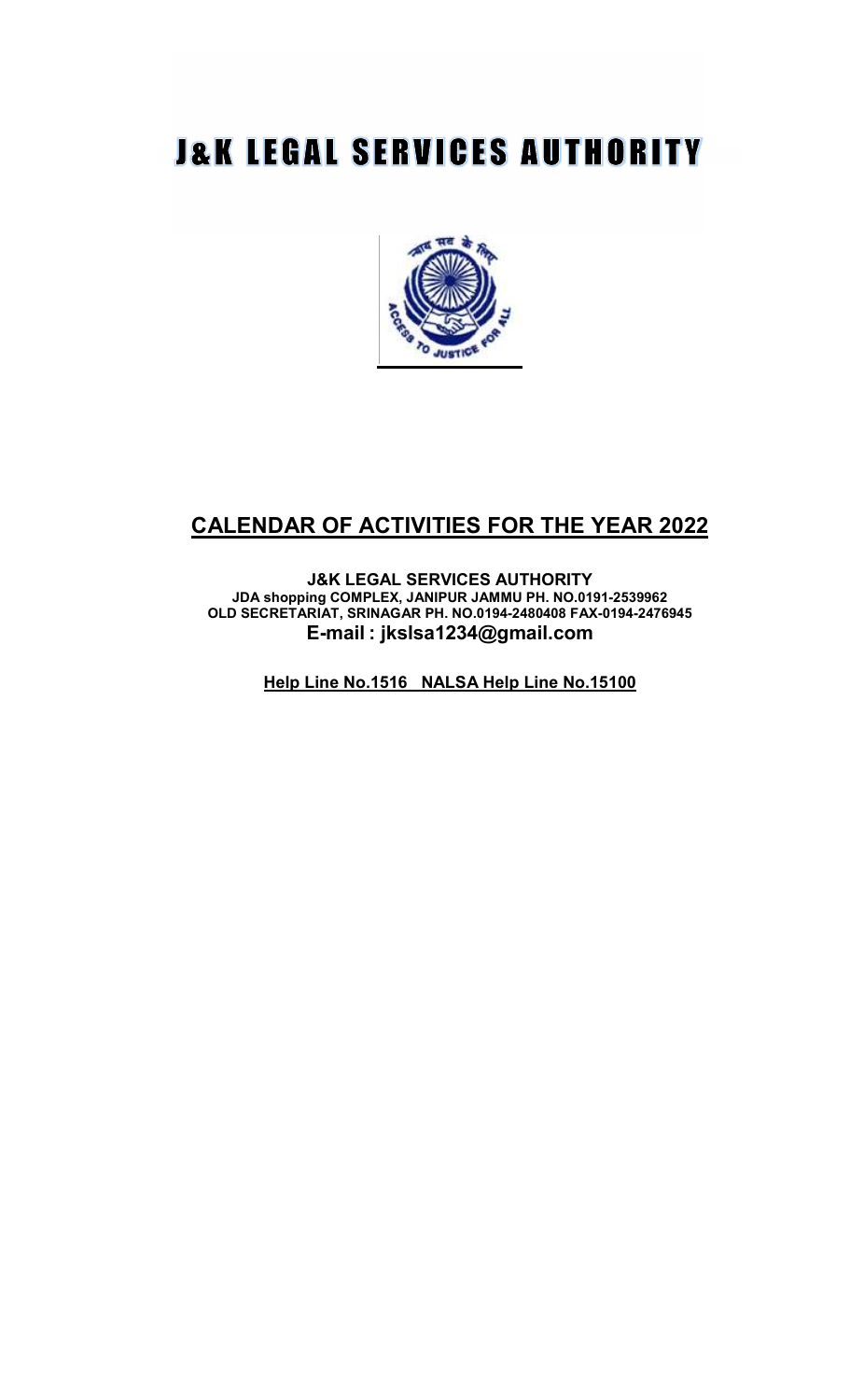|    | Observance of;                                                                                         |
|----|--------------------------------------------------------------------------------------------------------|
|    | National Voters Day on 25th Jan.2022                                                                   |
|    | Republic Day on 26th Jan.2022<br>ii.                                                                   |
| 2. | Organise legal literacy regarding Victims of Trafficking and<br><b>Commercial Sexual Exploitation.</b> |

### PLAN FOR THE MONTH OF January, 2022

### PLAN FOR THE MONTH OF FEBUARY 2022

|                | Implementation of NALSA Scheme:                                                               |
|----------------|-----------------------------------------------------------------------------------------------|
|                | NALSA (Legal Services to Senior Citizens) Scheme, 2016                                        |
|                | Organise Advanced Training Programmes for PLVs of the HCLSC/<br><b>DLSAs &amp; TLSCs.</b>     |
| 3 <sub>1</sub> | Observances of "World Day Of Social Justice" On 20 <sup>th</sup> February 2022                |
| 4.             | Organise Awareness Programs On Juvenile Justice (Care & Protection of<br>Children) Act, 2015. |

### PLAN FOR THE MONTH OF MARCH 2022

| 1. | Implementation of NALSA Scheme:<br>NALSA (Legal Services to the Workers of Unorganised Sector) Scheme,<br>2015             |
|----|----------------------------------------------------------------------------------------------------------------------------|
| 2. | Observances Of                                                                                                             |
|    | International Women's Day on 8th of March 2022. Special<br>$\mathbf{I}$                                                    |
|    | Programmes to be organised on Women's Right And Violence                                                                   |
|    | against Women.                                                                                                             |
|    | ii.<br>World Water Day" On 22 <sup>nd</sup> of March 2022.                                                                 |
|    |                                                                                                                            |
| 3. | Holding of 1 <sup>st</sup> . National Lok -Adalat on 12 <sup>th</sup> March 2022                                           |
|    |                                                                                                                            |
| 4. | Organise special drive for the Under - Trial prisoners focusing on:                                                        |
|    | . Legal awareness of their rights and availing free Legal services to them<br>. Ensuring representation before the courts. |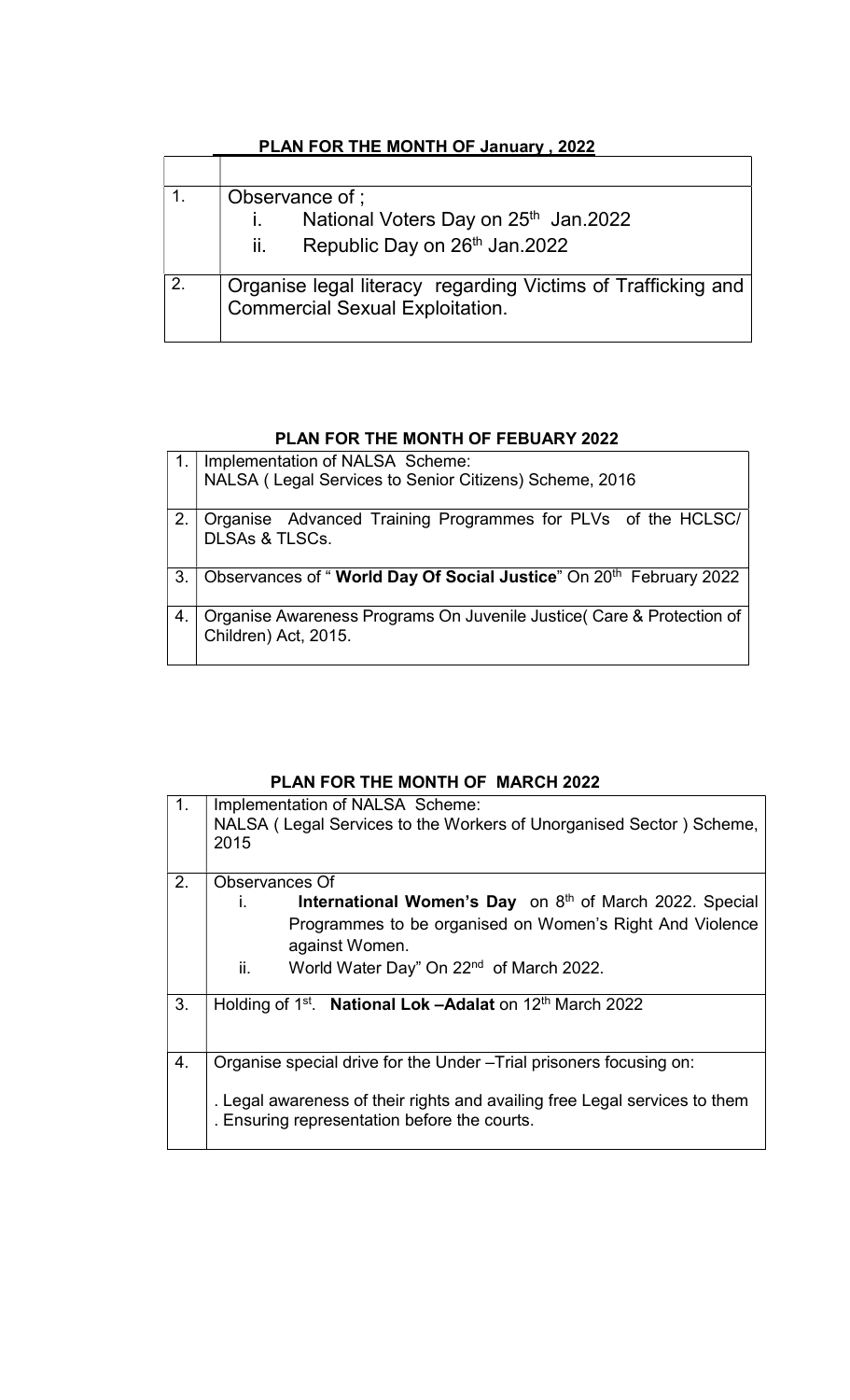### PLAN FOR THE MONTH OF APRIL 2022

|    | To organise awareness programme regarding Compensation Scheme for         |
|----|---------------------------------------------------------------------------|
|    | Women Victims/Survivors of Sexual Assault and other Crimes ) Scheme.      |
| 2. | Celebration of "World Health Day" on 7th April 2022 and organises special |
|    | programmes regarding Covid-19, SOPs and Vaccination.                      |
| 3. | Campaign on Prohibition of Child Marriage.                                |
| 4. | Awareness programs on Pre-institution Mediation & Settlement.             |
| 5. | To hold meeting of the monitoring and mentoring Committee at all DLSAs.   |

#### PLAN FOR THE MONTH OF MAY 2022

| (1, | NALSA (Legal Services to the Victims of Drug Abuse and Eradication of<br>Drug Menace), Scheme, 2015 |
|-----|-----------------------------------------------------------------------------------------------------|
| 2.  | Observance of ;                                                                                     |
|     | <b>International Labour Day</b> " on $1st$ of May, 2022<br>ı.                                       |
|     | ii.<br>International Bio- Diversity Day" on 22 <sup>nd</sup> of May, 2022                           |
|     | iii.<br>Anti- Tobacco Day" on 31 <sup>st</sup> of May, 2022                                         |
|     |                                                                                                     |
| 3.  | Holding of 2 <sup>nd</sup> National Lok Adalat on 14 <sup>th</sup> May 2022.                        |
|     |                                                                                                     |
| 4.  | To hold review meetings at District headquarters involving all Tehsil Legal<br>Services Committees. |
|     |                                                                                                     |

### PLAN FOR THE MONTH OF JUNE 2022

| $\mathbf{1}$ . | NALSA (Legal Services to the Mentally III and Mentally Disabled Persons)<br><b>Scheme, 2015</b>                                                                                                                                                                                                                                                 |
|----------------|-------------------------------------------------------------------------------------------------------------------------------------------------------------------------------------------------------------------------------------------------------------------------------------------------------------------------------------------------|
| 2.             | To hold Review Committee Meetings for Under Trail Prisoners at each<br>District Head Quarter.                                                                                                                                                                                                                                                   |
| 3.             | Observance Of :<br>"World Environmental Day" On 5 <sup>th</sup> of June 2022 In Collaboration<br>İ.<br>With Forest Department and Organise Plantation Drives.<br>World Day Against Child Labour" On 12th Of June 2022<br>ii.<br>iii.<br>International Yoga Day" On 21th June<br>International Day Against Drug Abuse" On 26th June, 2022<br>iv. |
| 4              | Refresher Training programme for Panel Lawyers on 18th June 2022.                                                                                                                                                                                                                                                                               |
| 5.             | To hold <b>General Lok Adalat</b> on 25 <sup>th</sup> of June 2022.                                                                                                                                                                                                                                                                             |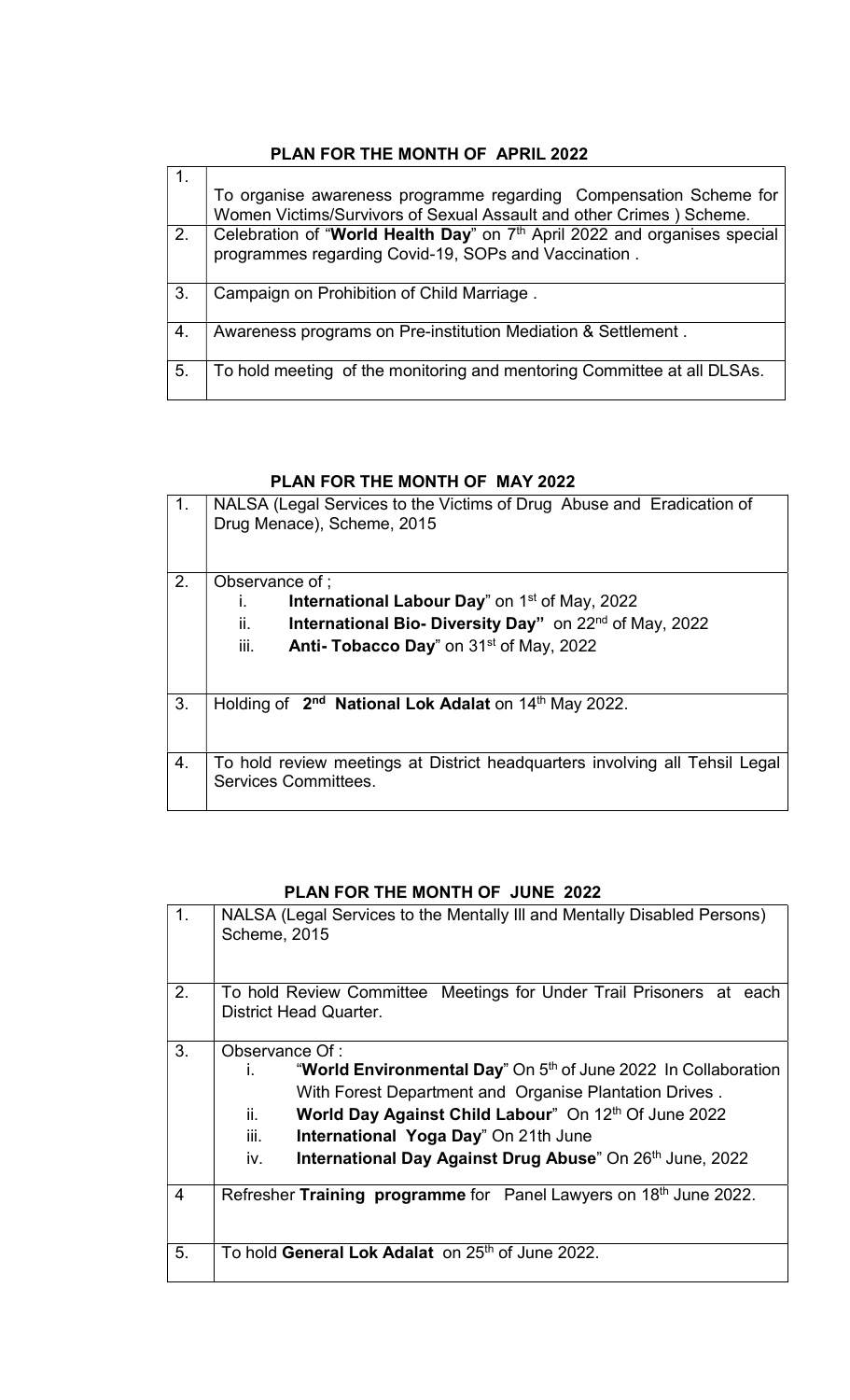### PLAN FOR THE MONTH OF JULY 2022

| $\mathbf{1}$ . | NALSA (Effective Implementation of Poverty Alleviation Schemes) Scheme,<br>2015                                                             |
|----------------|---------------------------------------------------------------------------------------------------------------------------------------------|
| 2.             | Organise Legal Awareness Programs at slum areas specially focussing on<br>Beti Bachao Beti Padhao Scheme and Drug Abuse.                    |
| 3 <sub>1</sub> | Observance Of:<br>World Population Day" On 11 <sup>th</sup> Of July 2022<br>World Day Of International Justice" On 17th Of July 2022<br>ii. |
| 4.             | Organise Awareness Programme on Right to Information Act, 2005 & Right<br>To Public Services Guarantee Act, 2011.                           |
| 5.             | Review the Performance and strength of Para Legal Volunteers. and<br>considering their utility.                                             |

### PLAN FOR THE MONTH OF AUGUST 2022

| $\mathbf{1}$ . | NALSA (Victims of Trafficking and Commercial Sexual Exploitation)<br><b>Scheme, 2015</b>                                           |
|----------------|------------------------------------------------------------------------------------------------------------------------------------|
|                | Observance Of "International Youth Day" On 12th Of August 2022                                                                     |
| 2.             | Holding of 3 <sup>rd</sup> National Lok -Adalat on 13 <sup>th</sup> August 2022                                                    |
| 3.             | Organise Legal Awareness programs In Schools and colleges on<br><b>Anti-</b><br>Ragging Laws.                                      |
| 4.             | To organise Legal Awareness program In Jails on Plea bargaining, Rights<br>of Prisoners and bail provisions                        |
| 5.             | To organise awareness programme regarding:<br>Encourage ADR methods of Lok Adalat, Mediation, Conciliation and<br>Plea-bargaining. |

### PLAN FOR THE MONTH OF SEPTEMBER 2022

| $\mathbf{1}$ . | NALSA (Child Friendly Legal Services to Children and their Protection)<br>Scheme, 2015.               |
|----------------|-------------------------------------------------------------------------------------------------------|
| 2.             | Observance Of "International Literacy Day" On 8th Sep, 2022                                           |
| 3.             | Organise Sensitization Programmes Regarding Settlement of cases through<br>mediation.                 |
| 4.             | To Conduct Awareness Programmes on POCSO Act.                                                         |
| 5.             | To hold General Lok Adalat on 17th Sept. 2022.                                                        |
| 6.             | Organise awareness programs On Public Utility Services & Central/State<br>Government welfare schemes. |